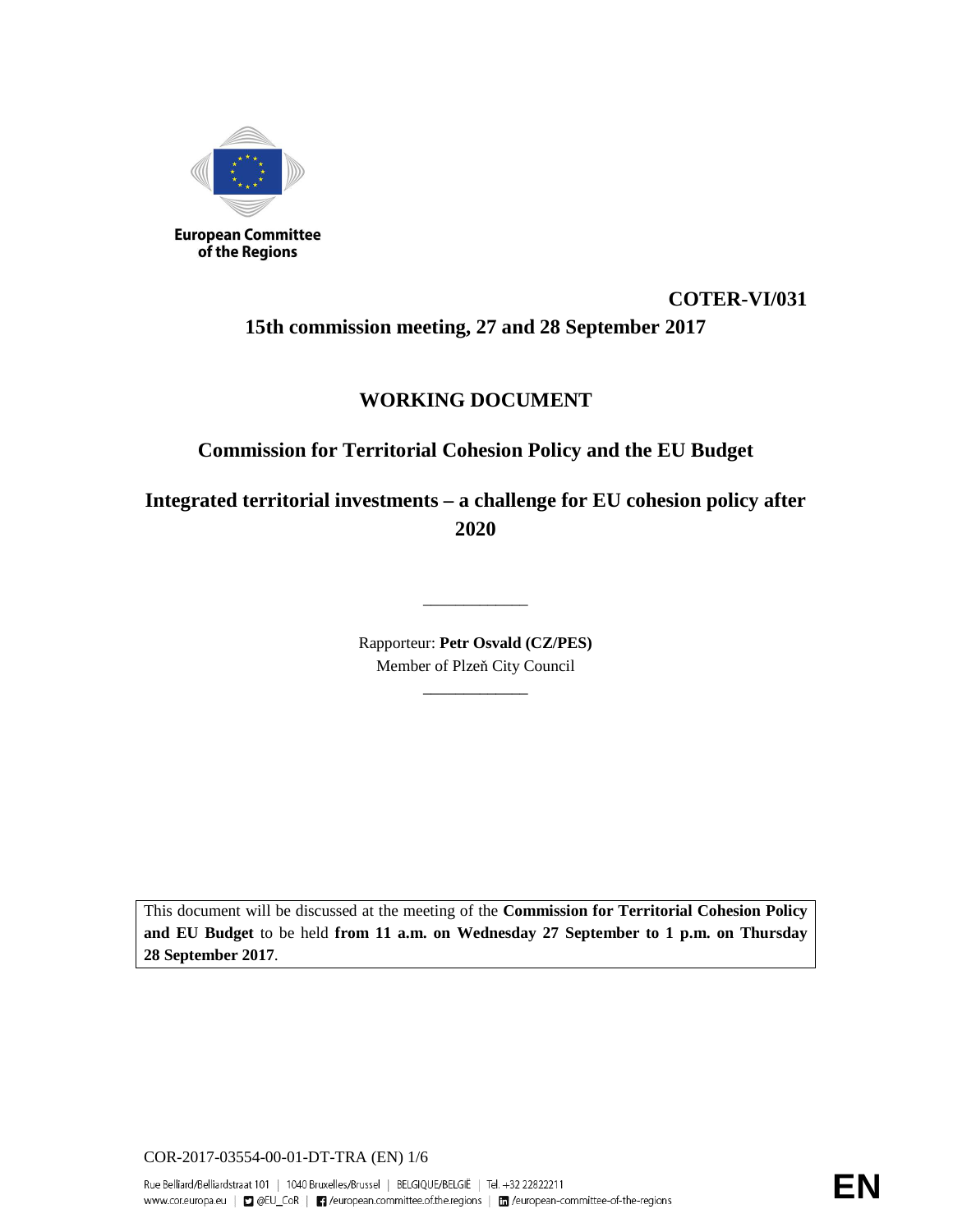Reference document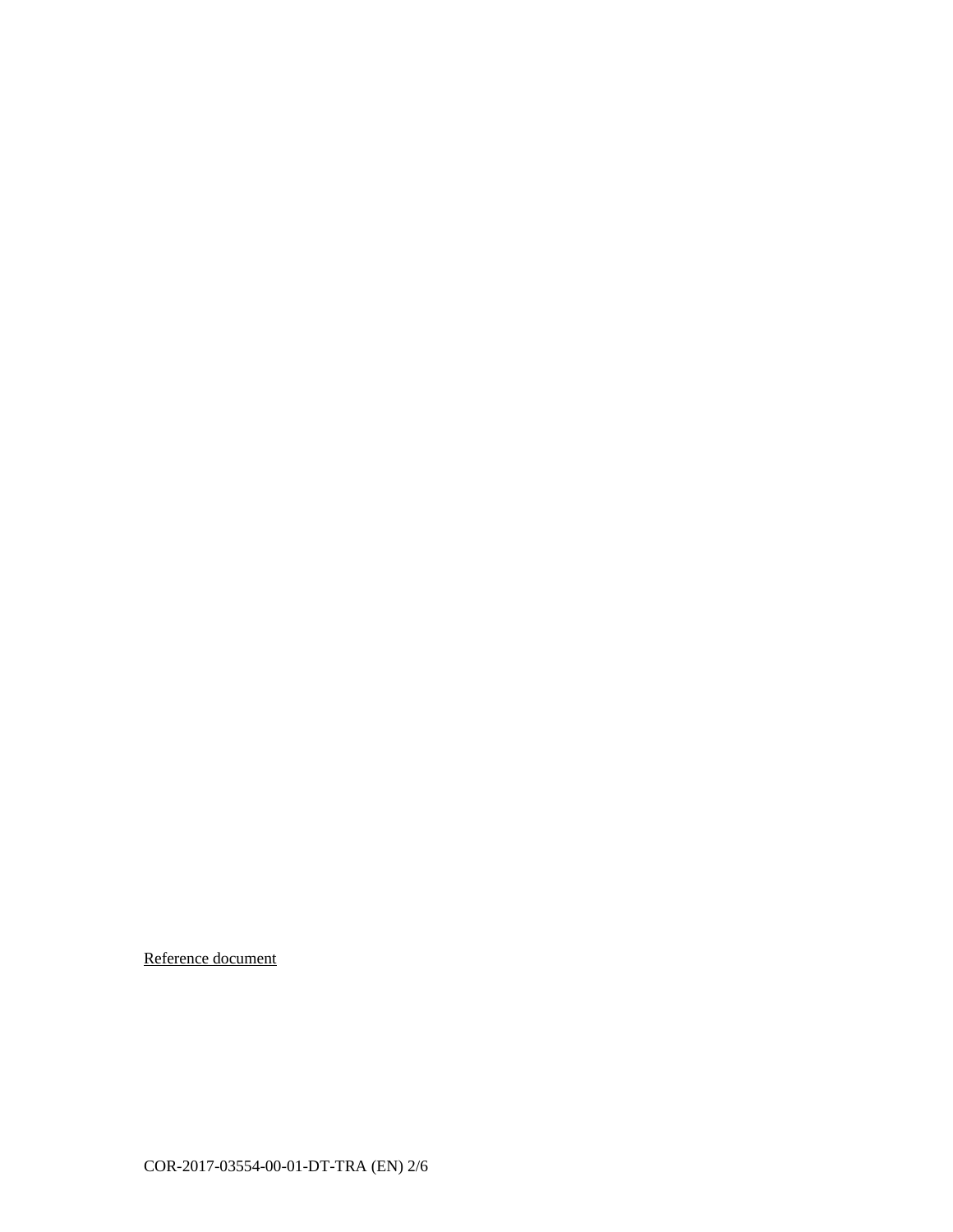## **Working document of the Commission for Territorial Cohesion Policy and EU the Budget – Integrated territorial investments – a challenge for EU cohesion policy after 2020**

#### Cohesion policy goals and a place-based approach

EU cohesion policy must be adapted to the actual conditions of each specific territory if it is to contribute more effectively to achieving the EU's objectives and creating European added value, improve social and economic conditions for EU citizens across the board and help eliminate inequality. It must therefore not only address a region's problems sustainably, but also make the most of its potential and specificities. Most importantly, it should put regional policy and development at the forefront of its concerns. Its current configuration, which is far-reaching, sometimes distances it from its real objective. Its comprehensiveness and complexity are becoming a fundamental hurdle to the effective and creative implementation of cohesion policy at local and regional levels.

If we genuinely want to make cohesion policy more effective and make the most of a region's potential, the system for configuring ESIF needs to be changed significantly, in such a way that when it comes to achieving future EU goals and creating European added value, a regional and local approach based on local circumstances (a "place-based approach") takes precedence over a national approach and national priorities.

Elements of the subsidiarity principle and shared management should also be effectively employed in the context of cohesion policy. Based on these principles, the EU should limit itself to establishing general objectives (what it wants to achieve), but how these are achieved should be determined at local and regional levels depending on the specific conditions and potential of the territory.

Reinforcing the place-based approach requires strengthened cooperation between Commission policy-making, audit services and national bodies on the one hand, and leading role of local and regional bodies on the other. It requires a move away from generic models that, while making management and oversight cheaper and simpler, significantly distance cohesion policy from its main beneficiaries. Implementing integrated territorial approaches is having a tangible impact in terms of creating European added value as well as clear benefits for EU citizens. Promoting the values and importance of EU directly to EU citizens must be the priority for the Commission, all EU institutions and Member States.

### Integrated territorial investments and the current programming period

Integrated territorial investments (ITI) appear to be the most effective tool for implementing an approach based on local conditions and have already been employed in some Member States in a range of circumstances in the current programming period.

In the preparations for that programming period, several first-rate papers were published which highlighted the fact that an integrated territorial approach based on local conditions should be adopted in order to make EU funds more effective and more focused on the results of projects. These papers put forward actual principles of approach implementation. Unfortunately, however, these principles have not always been implemented systematically and in the current programming period a national and highly sectoral approach has prevailed, which may be more economical for the Commission in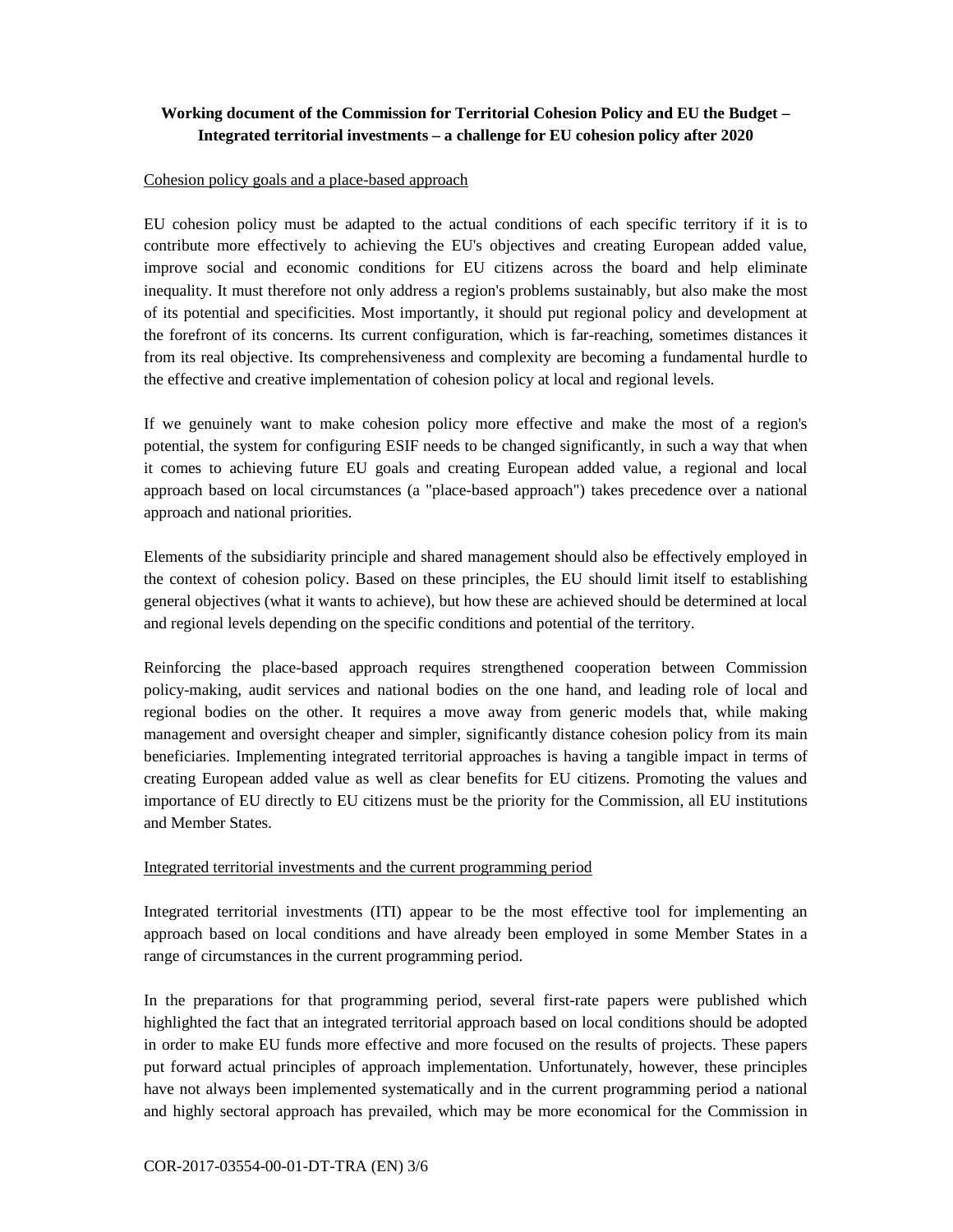administrative terms, but does not achieve the required effect, as is clear from recent debates on the state of cohesion policy.

The most important of the papers mentioned above is **"An Agenda for a Reformed Cohesion Policy - A place-based approach to meeting European Union challenges and expectations"**, known as the **Barca Report**, which was published in April 2009. This highlights integrated territorial and placebased approaches as the cornerstone for revitalising cohesion policy, and calls for "a place-based development strategy aimed at both core economic and social objectives".

The European Commission/DG Regio has also drawn up a very good paper in collaboration with experts: **"Scenarios for Integrated Territorial Investment"**, which was published in January 2015. This proposes four scenarios for the implementation of ITIs on the basis of different conditions and requirements. The proposals set out in the paper have been applied only to a limited extent in the current programming period, not least due to the late publication of the paper (i.e. not until 2015). It would be useful to take this as a starting point in discussions about the future of ITI.

In the current programming period some 20 countries have participated in the implementation of ITI, either in the context of the application of Article 7 of the ERDF regulation, or in the context of "non-Article 7" thematic ITIs. According to Article 7 of the ERDF Regulation, at least 5% of the ERDF resources allocated at national level under the "Investment for growth and jobs" goal should be earmarked for integrated strategies for urban development.

In addition, DG Regio published a paper in May 2015 entitled "Guidance for Member States on Integrated Sustainable Urban Development (Article 7 ERDF Regulation)" and it was only on the basis of this that a start was made on developing the architecture needed to implement the ITIs in Member States, tracing the boundaries of urban areas and identifying the procedures for approving policy documents on urban development, as well as these policy documents as such.

In March of this year (2017), the CoR held a workshop with the European Commission on the state of implementation of Sustainable Urban Development (SUD) and Integrated Territorial Investment (ITI).

Nearly everyone at the workshop reported the following elements as positive:

- − fixed resources for implementing strategies for urban areas,
- − the creation of synergies between projects,
- approaches based on local conditions and potential i.e., a genuine application of the place-based approach;

and these as problems and shortcomings:

The main problem with the implementation and drafting of policy documents for urban areas with regard to ITIs was that in most countries the operational programmes (OPs), along with their indicators and management systems had already been approved at the beginning of the preparation phase for ITI implementation, without taking the ITI into account. Urban strategies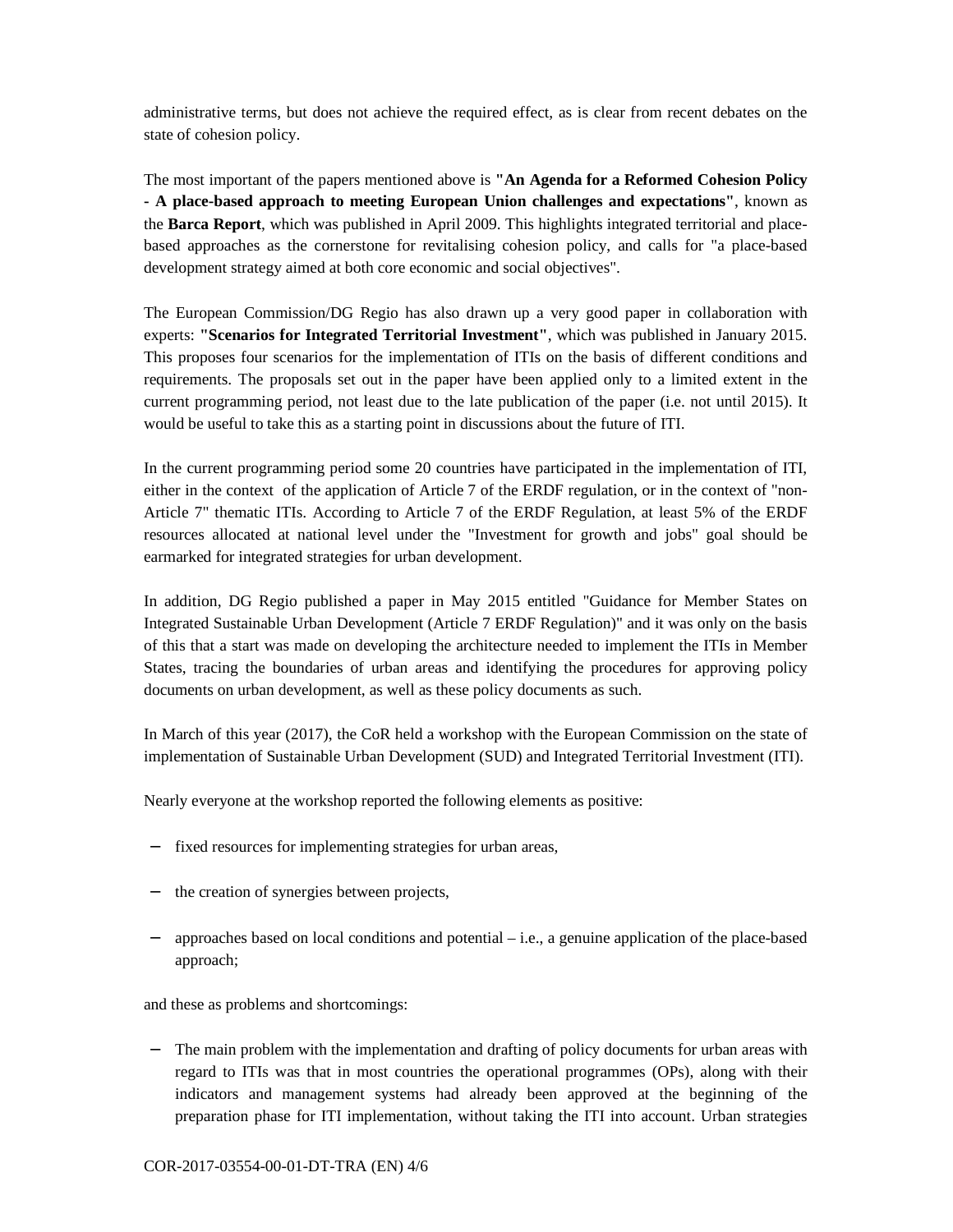therefore had to adapt to the various pre-existing OPs and indicators, which greatly limited the flexibility of the strategies and their real synergetic effect.

- − In some cases the compulsory allocation of OP resources to ITIs has not taken place, thus effectively rendering meaningless the whole notion of implementation and the achievement of effects of synergy by means of an ITI.
- − Delays to implementation and the creation of unnecessarily complex ITI management structures in which, even at the level of urban areas, intermediary bodies need to be set up to select projects, whereas in reality project selection mostly takes place at the level of the managing authorities of each OP. These structures seem disproportionate in some cases given both the small amount of resources allocated to ITIs and the very limited powers of these intermediary bodies. Such complex management systems make the whole process unduly complicated in such cases.

### The way forward after 2020 – proposals for the next programming period

In order to know how best to implement ITIs after 2020, we should build on the experience gained from their implementation thus far. DG Regio will publish a study on this in September this year.

However, it is not enough simply to modify the current (and for the Member States voluntary) system for implementing ITIs for the next programming period. Current experiences should be seen merely as the test results of pilot projects, which should be used as a basis for genuinely driving the evolution of EU cohesion policy into a policy based on regional development and an integrated territorial and place-based approach that will truly make the most of the region's potential and address its economic and social problems and challenges, for the visible benefit of EU citizens and the EU as a whole.

The paper entitled "Scenarios for Integrated Territorial Investment" should form the basis of the next programming period and be applied as extensively as possible. The ITI approach should be implemented more widely focussing both on urban areas and on functional territorial areas defined in different ways on the basis of local conditions, as outlined in the four scenarios set out in that paper.

To facilitate this in the future programming period, ITIs should be covered by only one OP and should be granted maximum flexibility when it comes to achieving their objectives. When approving the relevant OP, each body involved in the implementation of an ITI should discuss and approve, together with the OP's managing authority, an agreement with the Commission (a direct tripartite agreement (local and regional, national and EU level) between the bodies carrying out the ITI, the OP managing authority and the Commission is essential for successful implementation). This would specify the implementation methods and establish indicators that focus on the real impact of the strategy.

Recent experience with the implementation of ITIs and EFSI has generally shown that, to ensure stability and the resulting impact, the management and financing of an ITI must take place on the basis of a global grant that clearly defines the objectives, indicators, resources and responsibility for implementation.

ITIs should be reserved exclusively for local and regional authorities, as they alone can ensure that the strategies will be implemented. They should be granted maximum flexibility, both in the selection of